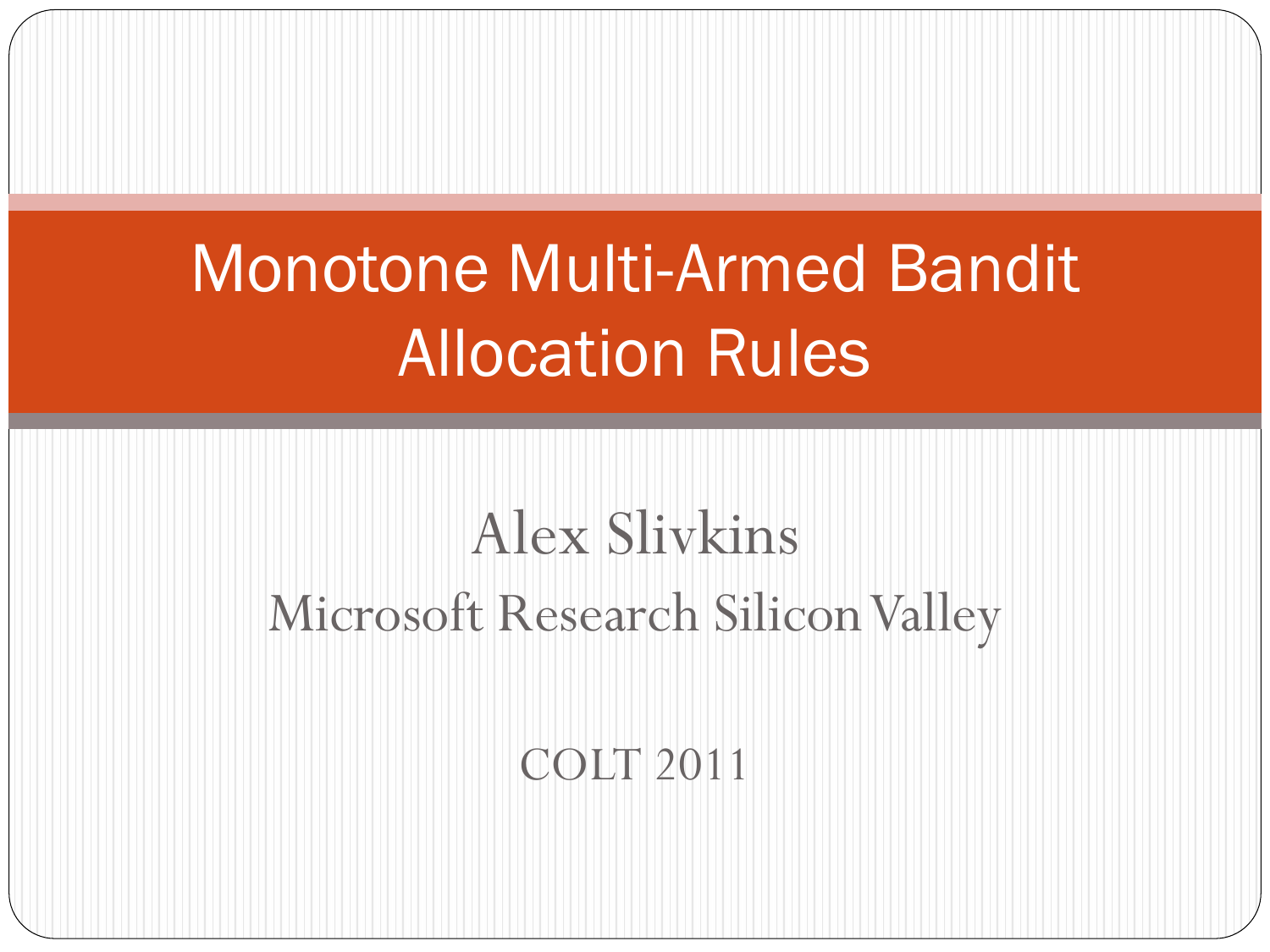# Multi-armed bandits (MAB)

- In each round, select among K "arms", collects a reward
- Rewards are fixed in advance, but not revealed
- Goal: maximize total reward over time

**Realization** (of the rewards): table whose *(i,t)*-th entry is the reward of arm *i* in round *t*, if this arm is chosen.

- Realization is generated by a random process
	- in some known set of "allowed" processes

|                  | 1              | $\overline{2}$ | $\overline{3}$ |                  |                | $\boldsymbol{T}$ |
|------------------|----------------|----------------|----------------|------------------|----------------|------------------|
| 1                | 1              | $\overline{0}$ | $\overline{0}$ |                  | 1              | 0                |
| $\overline{2}$   | $\overline{0}$ |                |                | $\overline{0}$   |                | 0                |
|                  | $\overline{0}$ | $\Omega$       |                | $\boldsymbol{0}$ | $\overline{0}$ |                  |
| $\boldsymbol{K}$ |                |                | $\Omega$       |                  | $\Omega$       | 0                |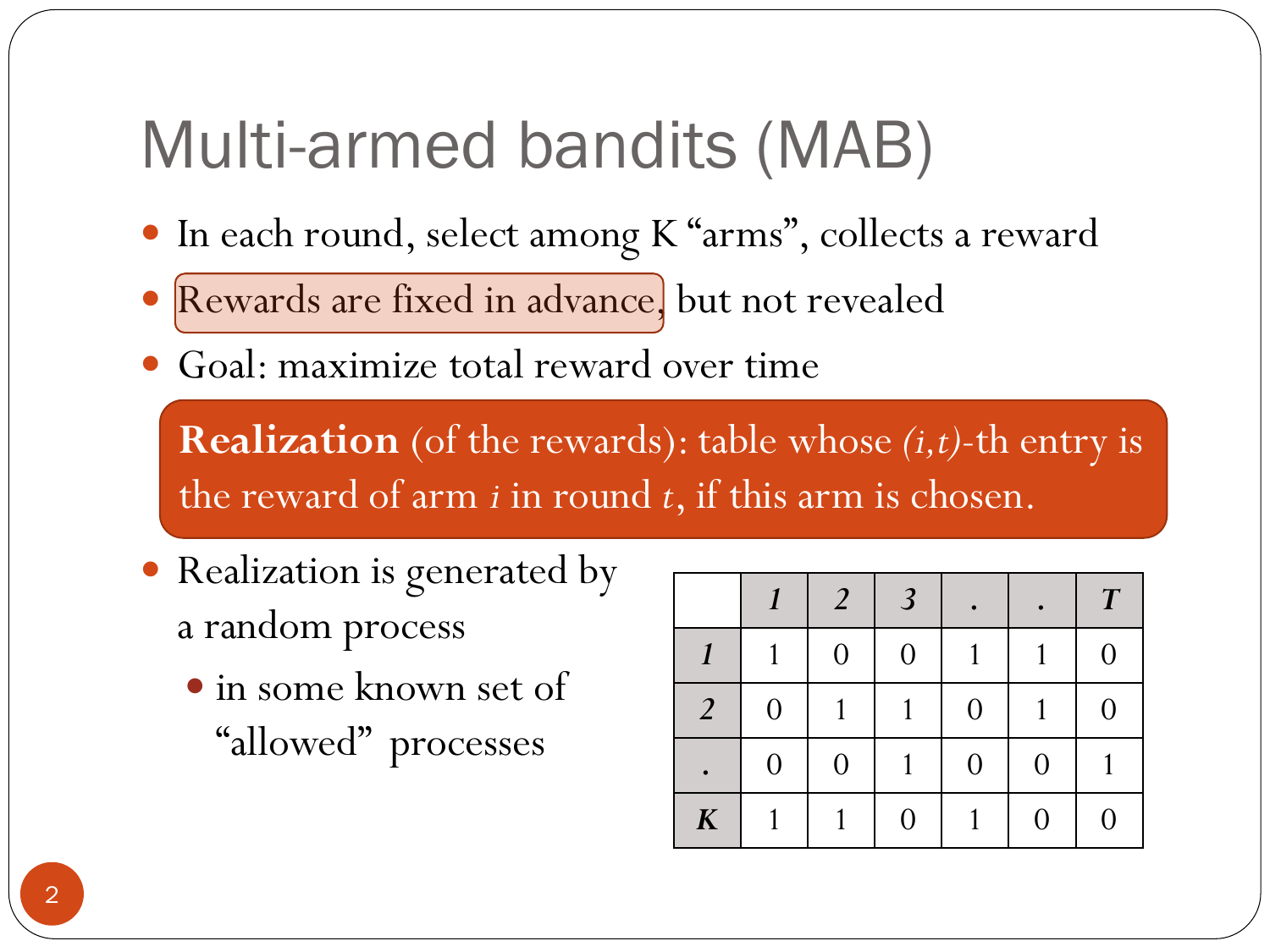#### MAB allocation rules

- MAB allocation rule:
	- $\bullet$  Input a vector of bids: bid  $b_i$  for each arm i. Run MAB algorithm, collect rewards (*raw rewards*). Scale raw rewards from each arm i by factor  $b_i$  .
- Motivation: arms are ads ("Pay Per Click")
	- Each agent (advertiser) comes with one ad. In each round one ad is shown to a user. Each time ad i is clicked, agent i receives value  $\mathbf{b}_\text{i}$ .
	- Raw rewards are clicks. Click probabilities are not known. Value created  $=$  total reward of the MAB allocation rule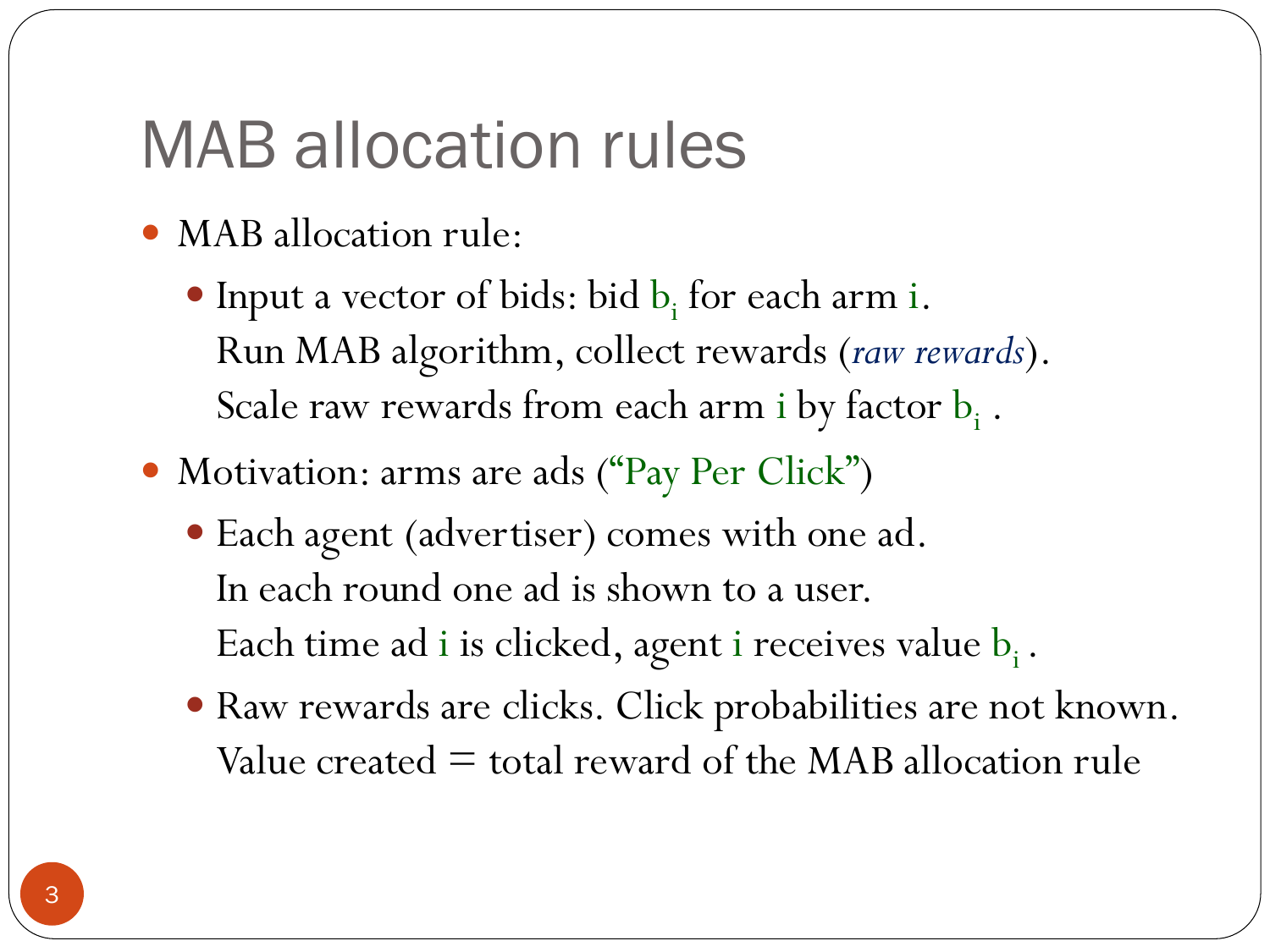### MAB auctions

Each agent i submits bid b<sub>i</sub>. MAB allocation rule is run. Payments are assigned.

Devanur, Kakade EC'09 Babaioff, Sharma, Slivkins EC'09 Babaioff, Kleinberg, Slivkins EC'10

- The issue of incentives
	- each agent's value-per-click is private info (not revealed)
	- agents can lie about their values if it benefits them, so they need to be incentivized to tell the truth.
- Auction is truthful if for each agent, truth-telling is no worse than lying, no matter what others do.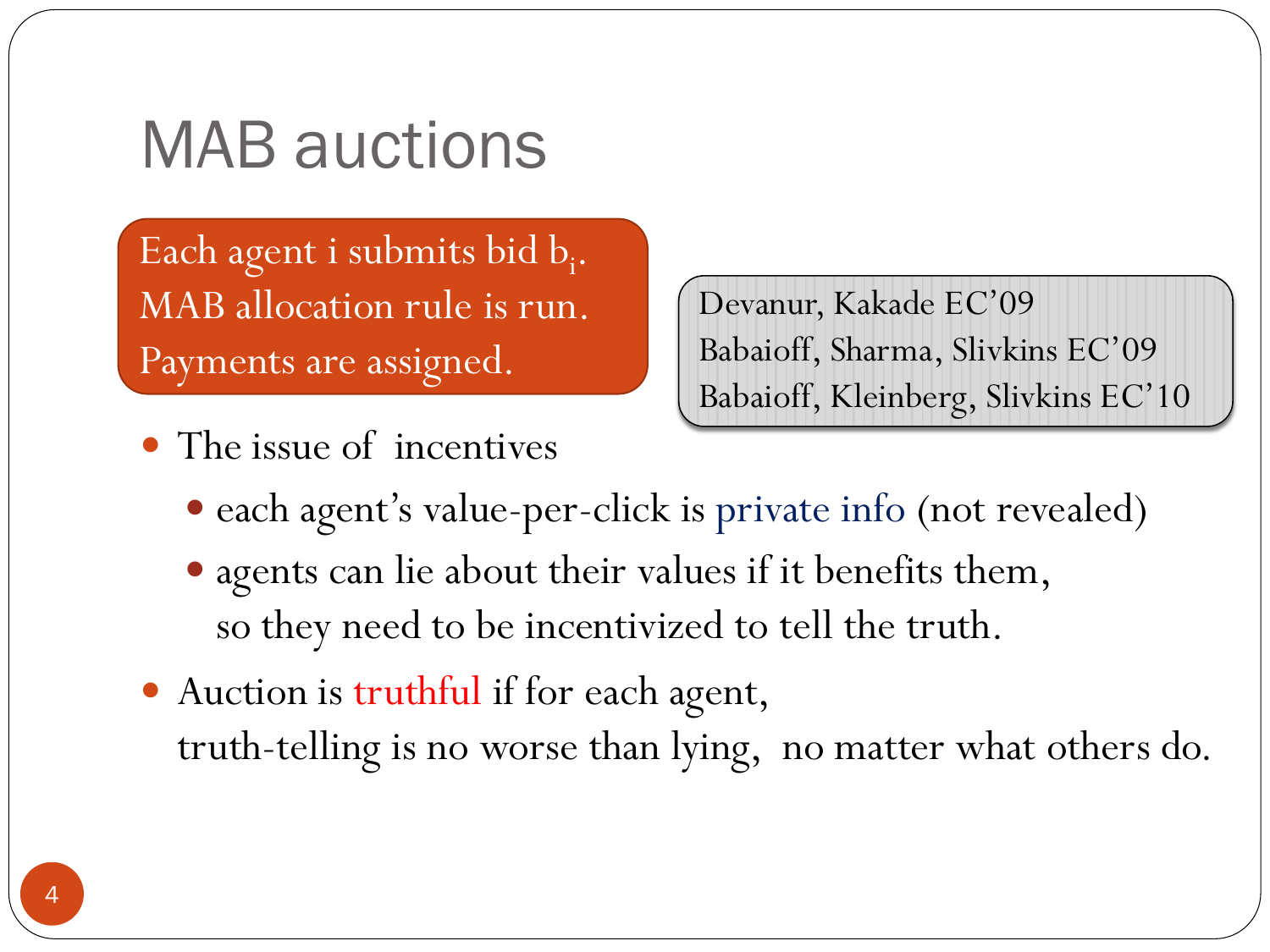# Monotone MAB allocation rules

• MAB allocation rule can be extended to truthful auction  $\Leftrightarrow$  it is monotone: increasing any bid  $b<sub>i</sub>$  (fixing other bids) can only increase the total raw reward from arm i.

**Problem:** For a given MAB setting, design *monotone* MAB allocation rules

MAB settings: stochastic or adversarial, Bayesian or not, contextual or not, known structure (linearity, etc).

- 
- Two versions:  $\qquad -$  for each realization of the rewards

- in expectation over realization (clicks)